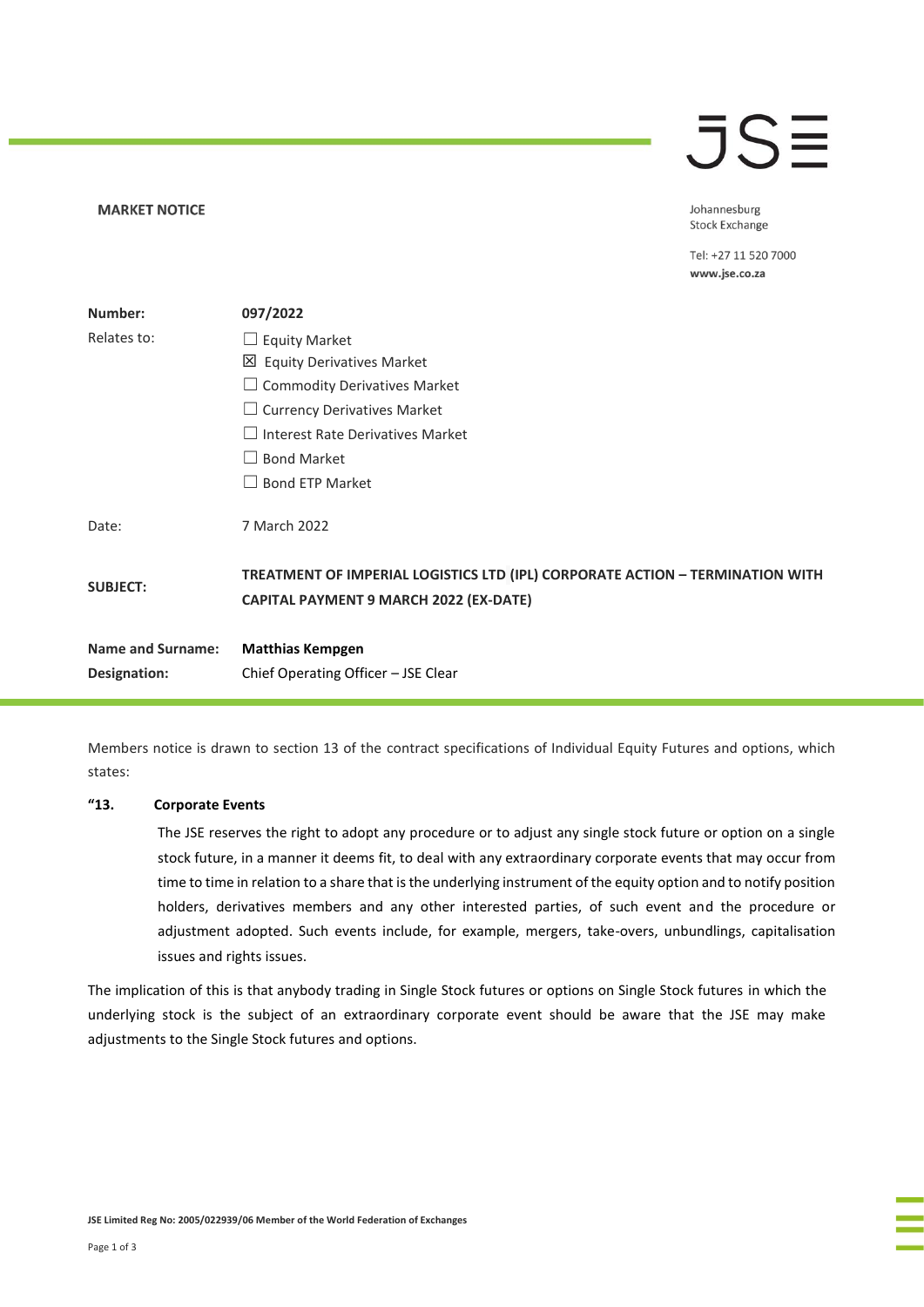## **JSE**

### **Termination with Capital Payment**

**Imperial Logistics Ltd (IPL)** has declared a capital payment of 6600 cents per share. With regards to this corporate action, the following adjustments will be made to IPL positions on 9 March 2022 **(Ex-date)**. The adjustments will be made to the positions held as at close of business on 8 March 2022 **(LDT)**

Existing futures positions will be closed out at a fair value price determined on 8 March 2022 **(LDT).** All contracts with (IPL) as an underlying with be terminated on 9 March 2022 (Ex-date).

### **Please note**:

| <b>Contract Code</b>      | <b>JSE Instrument Type</b> |
|---------------------------|----------------------------|
| 17MAR22 IPL CSH CFD SABOR | <b>CFD</b>                 |
| 17MAR22 IPL CSH CFD RODI  | <b>CFD</b>                 |
| 16MAR23 IPL CSH CFD RODI  | <b>CFD</b>                 |
| 16MAR23 IPL CSH CFD SABOR | <b>CFD</b>                 |
| 17MAR22 IPL PHY DN        | <b>Dividend Neutral</b>    |
| 17MAR22 IPL CSH DN        | <b>Dividend Neutral</b>    |
| 21APR22 IPL PHY DN        | <b>Dividend Neutral</b>    |
| 19MAY22 IPL PHY DN        | <b>Dividend Neutral</b>    |
| 15JUN22 IPL PHY DN        | <b>Dividend Neutral</b>    |
| 15JUN22 IPL CSH DN        | Dividend Neutral           |
| 21JUL22 IPL PHY DN        | <b>Dividend Neutral</b>    |
| 18AUG22 IPL PHY DN        | <b>Dividend Neutral</b>    |
| 15SEP22 IPL PHY DN        | <b>Dividend Neutral</b>    |
| 15SEP22 IPL CSH DN        | <b>Dividend Neutral</b>    |
| 200CT22 IPL PHY DN        | <b>Dividend Neutral</b>    |
| 17NOV22 IPL PHY DN        | Dividend Neutral           |
| 15DEC22 IPL PHY DN        | <b>Dividend Neutral</b>    |
| 15DEC22 IPL CSH DN        | <b>Dividend Neutral</b>    |
| 19JAN23 IPL PHY DN        | <b>Dividend Neutral</b>    |
| 16FEB23 IPL PHY DN        | <b>Dividend Neutral</b>    |
| 16MAR23 IPL PHY DN        | <b>Dividend Neutral</b>    |
| 16MAR23 IPL CSH DN        | Dividend Neutral           |
| 17MAR22 IPL PHY           | Single Stock               |
| 17MAR22 IPL CSH           | <b>Single Stock</b>        |
| 21APR22 IPL CSH           | <b>Single Stock</b>        |
| 21APR22 IPL PHY           | <b>Single Stock</b>        |
| 19MAY22 IPL CSH           | Single Stock               |
| 19MAY22 IPL PHY           | <b>Single Stock</b>        |
| 15JUN22 IPL CSH           | <b>Single Stock</b>        |

Positions will be closed on all contracts where IPL is the underlying.